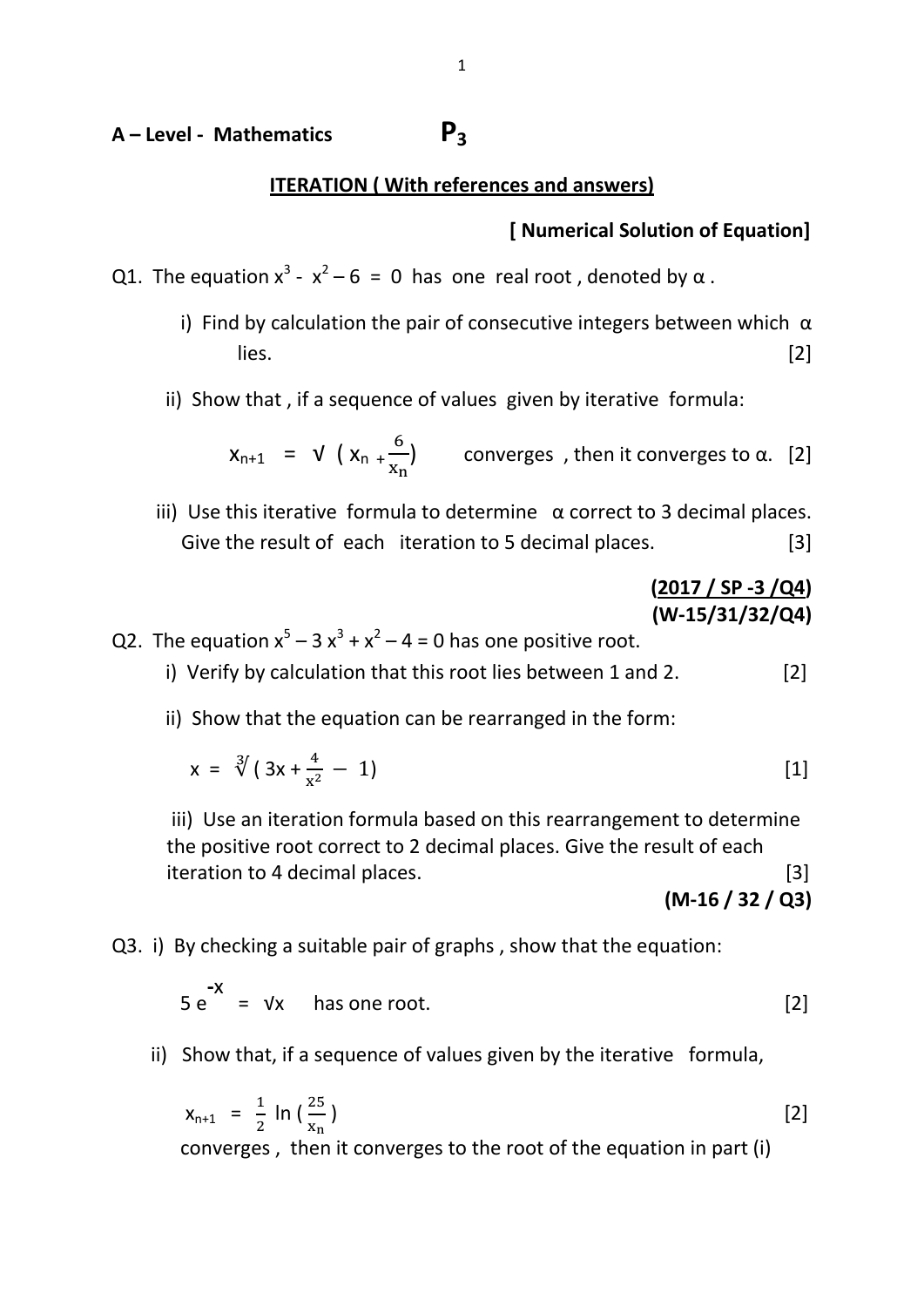iii) Use this iterative formula, with initial value  $x_1 = 1$ , to calculate the root correct to 2 decimal places. Give the result of each iteration to 4 decimal places. [3]

# **(S-16 / 31 / Q6)**

Q4. The diagram shows the curve 
$$
y = \csc x
$$
, for  $0 < x < \pi$  and the part of the curve  $y = e^{-x}$  when  $x = a$ , the tangents to the curves are parallel.

- i) By differentiating  $\frac{1}{\sin x}$ , show that : if  $y = \csc x$  then  $\frac{dy}{dx} = -\csc x$  cot x
- ii) By equating the gradient of the curves at  $x = a$ , show that :

 $[3]$ 

$$
a = \tan^{-1}\left(\frac{e^a}{\sin a}\right) \tag{2}
$$

iii) Verify by calculation that a lies between 1 and  $1.5$  [2]

iv) Use an iterative formula based on an equation in part (ii) to determine **a ,** correct to 3 decimal places. Give the result of each iteration to 5 decimal places. [3]

# **(S-16 / 32 / Q8)**

Q5. The curve with equation  $y = x^2 \cos{\frac{x}{2}}$  $\frac{2}{2}$  has stationary point at x = p in the interval  $0 < x < π$ .

- i) Show that p satisfies the equation tan  $\frac{p}{2} = \frac{4}{p}$  $\overline{p}$  $\begin{bmatrix} 3 \end{bmatrix}$ 
	- ii) Verify by calculation that  $p$  lies between 2 and 2.5 [2]

iii) Use the iterative formula  $p_{n+1} = 2 \tan^{-1}(\frac{4}{n})$  $\frac{1}{p_n}$ ) to determine the value of p correct to 2 decimal places. Give the result of each iteration to 4 decimal places. [3] **(S-16 / 33 / Q6)**

 $\alpha$ 

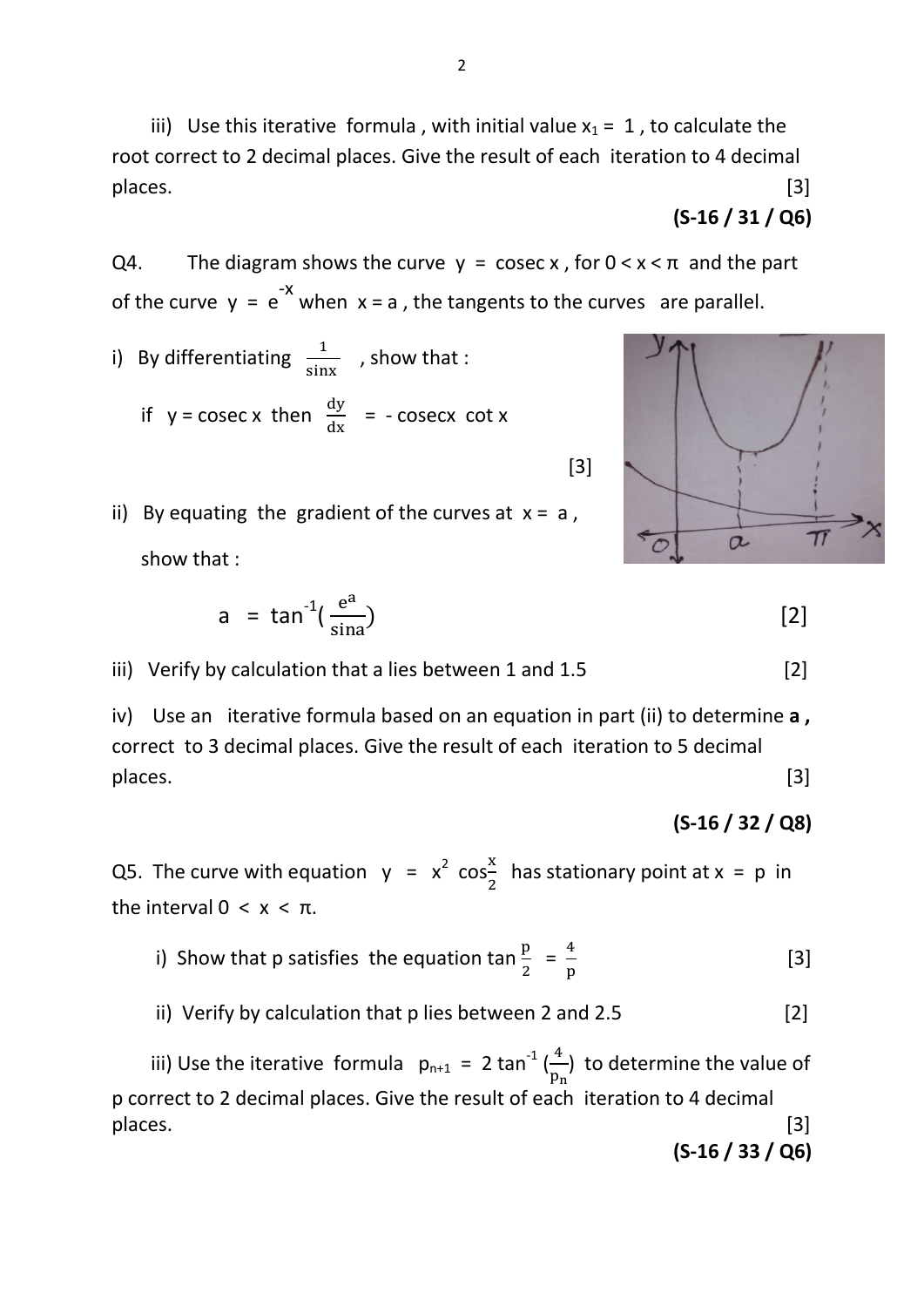Q6. i) By sketching a suitable pair of graphs , show that the equation,

3

$$
\csc \frac{x}{2} = \frac{x}{3} + 1
$$
 has root in the interval 0 < x ≤ π [2]

ii) Show by calculation that this root lies between  $1.4$  and  $1.6$  [2]

iii) Show that, if a sequence of values in the interval 0  $\lt x$  ≤ π given by the iterative formula  $x_{n+1} = 2 \sin^{-1} \left( \frac{3}{x-1} \right)$  $\frac{3}{x_{n}+3}$ ) converges, then it converges to the root of the equation in part (i). [2]

 iv) Use this iterative formula to calculate the root correct to 3 decimal places. Give the result of each iteration to 5 decimal places. [3]

### **(W-16 / 31/32 / Q6)**

Q7. The diagram shows the curves,  $y = x \cos x$  and  $y = \frac{1}{x}$ , where k is a constant, for  $0 < x \leq \frac{\pi}{2}$ 

The curves touch at the point where  $x = a$ .

i) Show that **a** satisfies the equation tan a =  $\frac{2}{3}$ a [5]

ii) Use the iterative formula  $a_{n+1}$  = tan<sup>-1</sup> ( $\frac{2}{a_n}$ ) to determine **a** correct 3 decimal places. Give the result of each iteration to 5 decimal places. [3]



 **(W-16/33/Q9)**

Q8. A curve has parametric equations :

 $x = t^2 + 3t + 1$ + 3t + 1 ,  $y = t^4 + 1$ 

 The point P on the curve has parameter p. It is given that the gradient of the curve at P is 4.

i) Show that  $p = \sqrt[3]{(2p + 3)}$  [3] ii) Verify by calculation that the value of p lies between 1.8 and 2.0  $[2]$ 





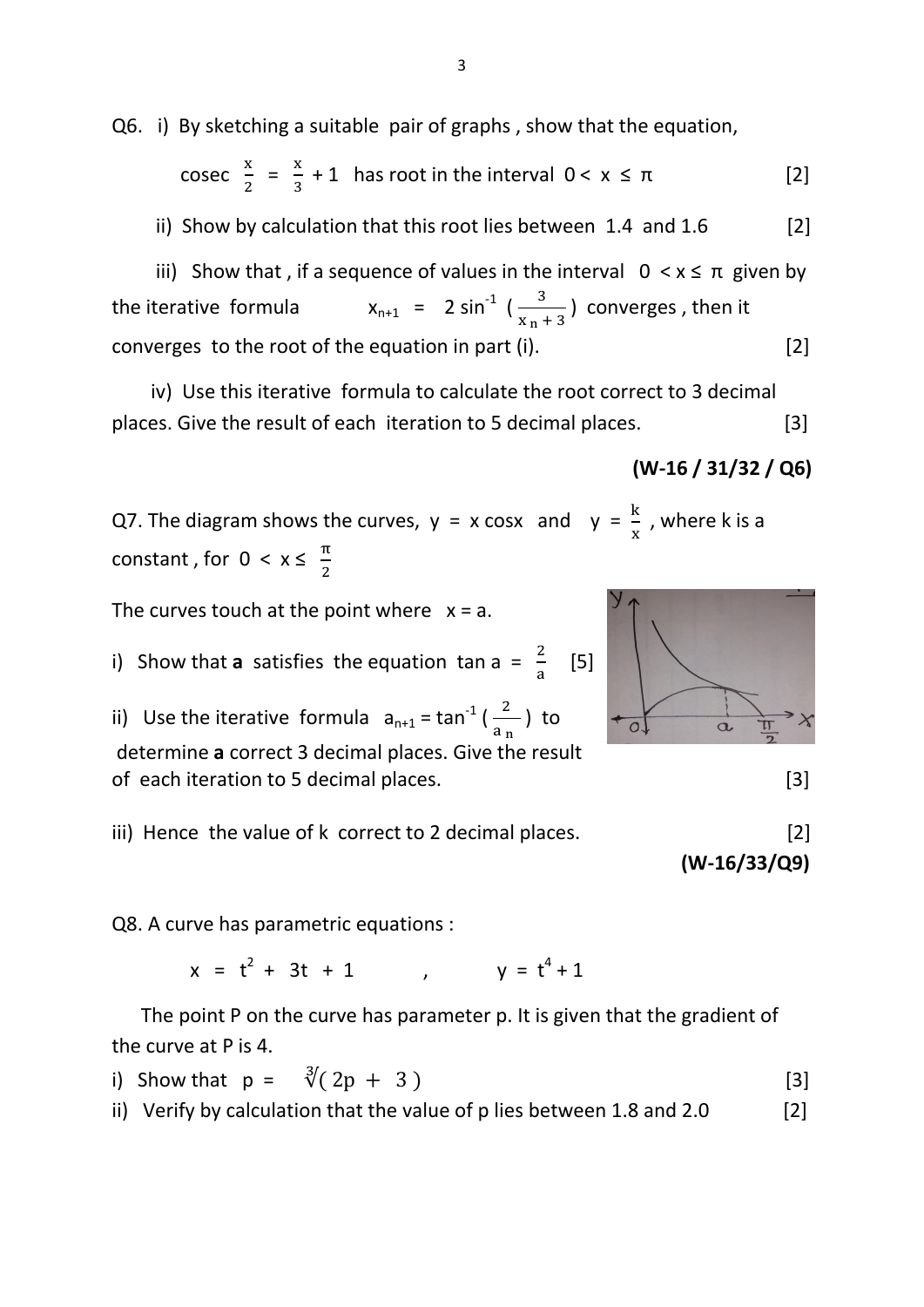iii) Use an iterative formula based on the equation in part (i) to find the value of p correct to 2 decimal places. Give the result of each iteration to 4 decimal places. [3]

$$
(W-15 / 33 / Q4)
$$

Q9. The diagram shows the part of the curve with parametric equations :

$$
x = 2 \ln (t + 2)
$$
,  $y = t^3 + 2t + 3$ 

 $[5]$ 

 $i)$  Find the gradient of the curve at the origin.

- ii) At the point P on the curve , the value of the parameter p .
- It is given that the gradient of the curve at P is  $\frac{1}{2}$  $\frac{1}{2}$ .
- a) Show that  $p = \frac{1}{2n^2}$  $\frac{1}{3p^2+2}$  - 2 [1]

 b) By first using an iterative formula based on the equation in part (a) , determine the coordinates of the point P. Give the result of each iteration to 5 decimal places and coordinate of P, correct to 2 decimal places. [4]

# **(S-15/ 31/ Q10)**

Q10. The diagram show a circle with centre O and radius r. The tangents to the circle at point A and B meet at T, and angle AOB is 2x radians. The shaded region is bounded by the tangents AT and BT, and the minor arc AB. The perimeter of the shaded region is equal to the circumference of the circle.

- i) Show that x satisfies the equation :  $\tan x = \pi x$  [3]
- ii) This equation has one root in the interval  $0 < x < \frac{\pi}{2}$  $\frac{\pi}{2}$ . Verify by calculation that this root lies between 1 and 1.3.

 $[2]$ 

iii) Use the iterative formula :

$$
x_{n+1} = \tan^{-1} (\pi - x_n)
$$

 to determine the root correct to 2 decimal places. Give the result of each iteration to 4 decimal places. [3]

 **(S-15 / 32 / Q5)**

+ 2t + 3 Y P

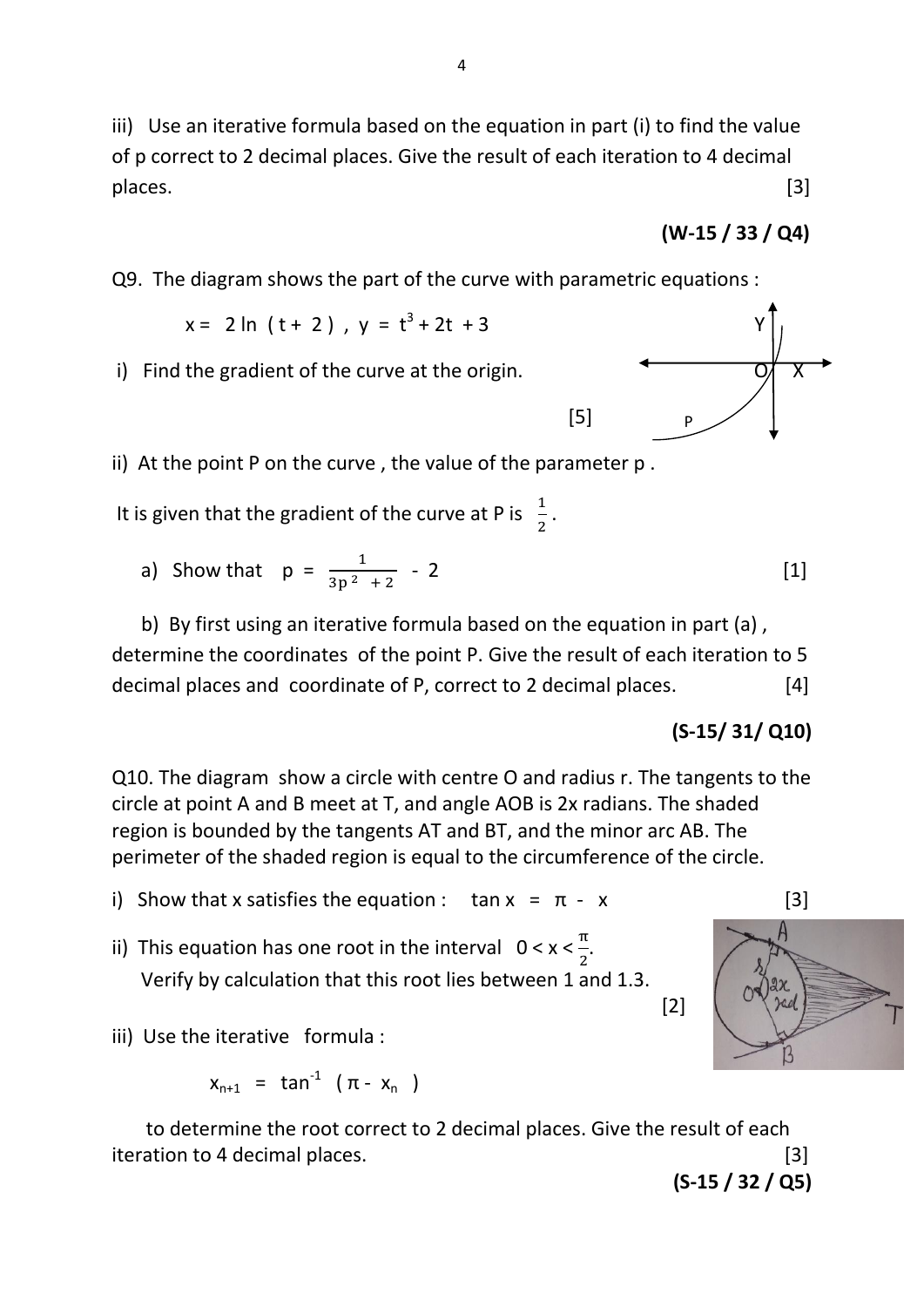Q11. It is given that  $\int_0^a x \cos x \, dx = 0.5$ , where  $0 < a < \frac{\pi}{2}$ 

i) Show that a satisfies the equation  $sin a = \frac{1.5}{a}$  $\begin{bmatrix} 4 \end{bmatrix}$ 

ii) Verify by calculation that a is greater than  $1.$  [2]

iii) Use the iterative formula :

$$
a_{n+1} = \sin^{-1} \left( \frac{1.5 - \cos a_n}{a_n} \right)
$$

 to determine the value of **a** correct to 4 decimal places, giving the result of each iteration to 6 decimal places. [3]

#### **( S-15 / 33 /Q6)**

Q12. i) By sketching each of the graph  $y = \csc x$  and  $y = x (\pi - x)$  for  $0 < x < \pi$ , show that the equation : cosec  $x = x (\pi - x)$  has exactly two real roots in the interval  $0 < x < π$ . [3]

ii) Show that the equation cosec  $x = (π - x)$  can be written in the form

$$
x = \frac{1 + x^2 \sin x}{\pi \sin x} \tag{2}
$$

iii) The two real roots of the equation cosec  $x = x(\pi - x)$  in the interval  $0 < x < \pi$  are denoted by  $\alpha$  and  $\beta$  where  $\alpha < \beta$ 

a) Use the iterative formula,  $x_{n+1} = \frac{1 + x_n^2 s}{\pi \sin x}$  $\frac{\lambda_{\rm B}^2 \sin \lambda_{\rm n}}{\pi \sin x_{\rm n}}$  to find α correct to 2 decimal places. Give the result of each iteration to 4 decimal places. [3]

b) Deduce the value of  $\beta$  correct to 2 decimal places. [1]

**(S-14/ 31 / Q8)**

Q13. In the diagram , A is a point on the circumference of a circle with centre O and radius r. A circular arc with centre A meets the circumference at B and C. The angle OAB is x radians. The shaded region is bounded by AB , AC and the circular arc with centre A joining B and C . The perimeter of the shaded region is equal to half the circumference of the circle.

\n- i) Show that 
$$
x = \cos^{-1}\left(\frac{\pi}{4 + 4x}\right)
$$
\n- ii) Verify by calculation that *x* lies between 1 and 1.5
\n

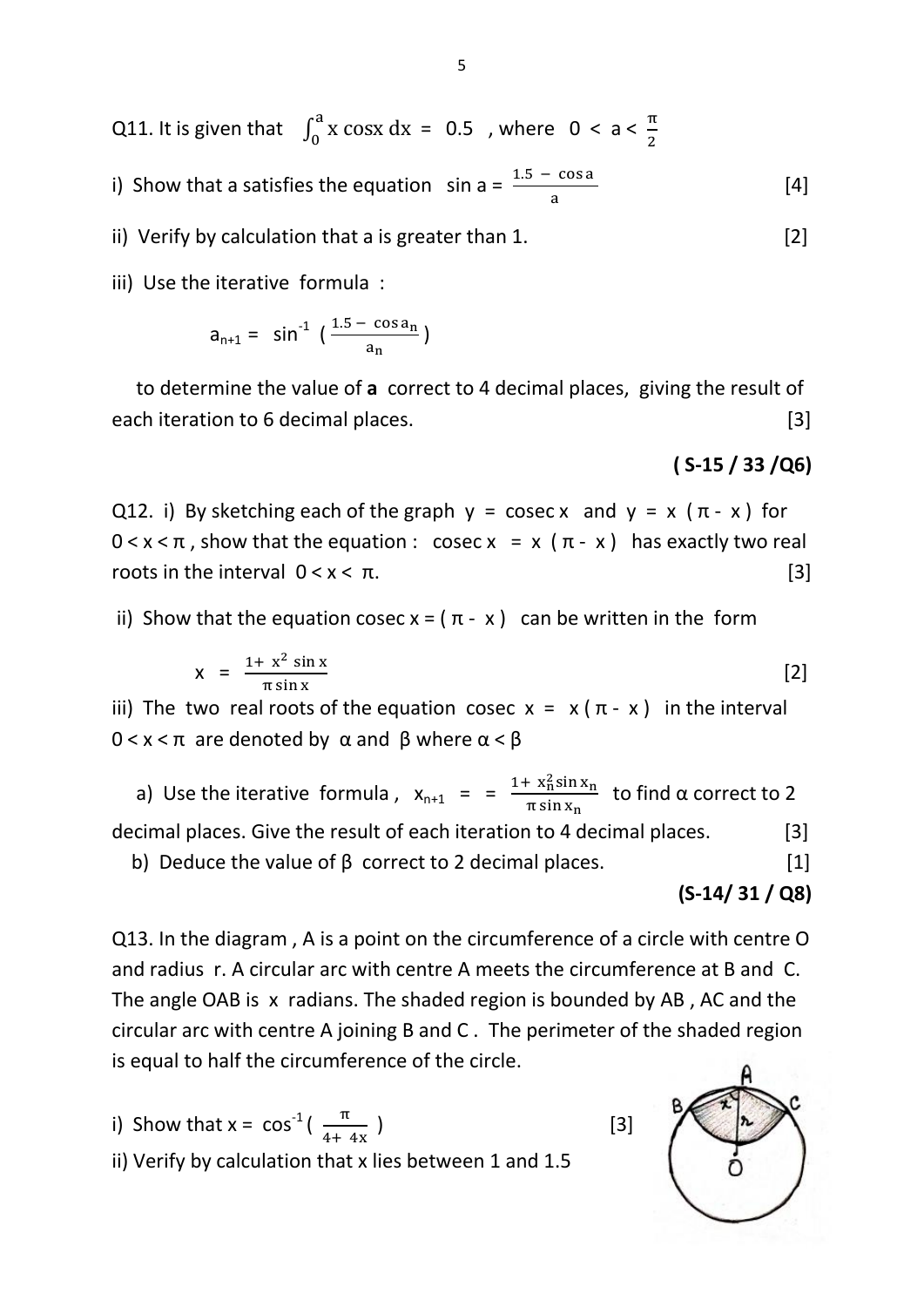iii) Use iterative formula : ,  $x_{n+1} = cos^{-1}(\frac{\pi}{4+4x_n})$ 

 to determine the value of x correct to 2 decimal places. Give the result of each iteration to 4 decimal places. [3]

#### **(S-14 / 32 / Q6)**

Q14. The equation  $x = \frac{10}{e^{2x} - 1}$  has one positive root denoted by  $\alpha$ .

- i) Show that  $\alpha$  lies between  $x = 1$  and  $x = 2$ . [2]
- ii) Show that if a sequence of positive values given by the iteration formula:

$$
x_{n+1} = \frac{1}{2} \ln \left( 1 + \frac{10}{x_n} \right) \quad \text{converges, then it converges to } \alpha. \tag{2}
$$

iii) Use this iterative formula to determine  $\alpha$  correct to 2 decimal places. Give the result of each iteration to 4 decimal places. [3]

#### **(S-14 / 33 / Q4)**

Q15. It is given that 
$$
\int_1^a \ln(2x) \, dx = 1
$$
, where  $a > 1$ .

i) Show that 
$$
a = \frac{1}{2} \exp \left(1 + \frac{\ln a}{2}\right)
$$
, where  $\exp(x)$  denotes  $e^x$ . [6]

ii) Use iterative formula :  $a_{n+1} = \frac{1}{2}$  $\frac{1}{2}$  exp (1+  $\frac{ma}{2}$ ) to determine the value of **a** correct to 2 decimal places. Give the result of each iteration to 4 decimal places. [3]

#### **( W -14 / 31/ 32 / Q6)**

Q16. i) Sketch the curve  $y = \ln (x+1)$  and hence by sketching a second curve, show that the equation :  $x^3 + \ln(x+1) = 40$  has exactly one real root. State the equation of the second curve. [3]

#### ii) Verify by calculation that the root lies between 3 and 4. [2]

iii) Use the iterative formula :  $x_{n+1} = \sqrt[3]{(40 - \ln(x_n + 1))}$  with a suitable starting value , to find the root correct to 3 decimal places. Give the result of each iteration to 5 decimal places. [3]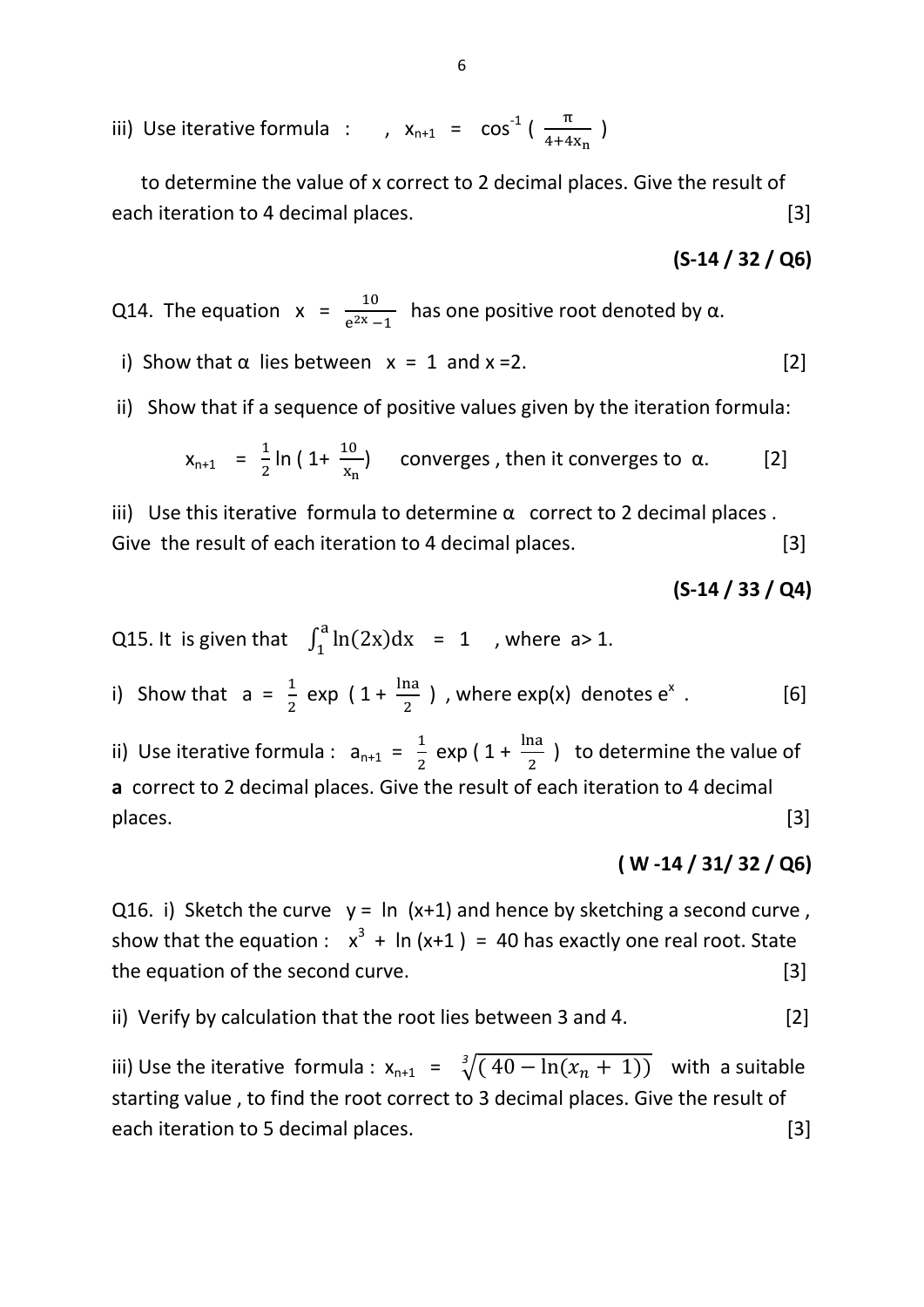iv) Deduce the root of the equation :  $(e^{y}-1)^3 + y = 40$ , giving the answer correct to 2 decimal places. [2]

## **(W-14/33/Q9)**

Q 17. In the diagram , A is a point on the circumference of a circle with centre O and radius r. A circular arc with centre A meets the circumference at B and C. The angle OAB is  $\theta$  radians. The shaded region is bounded by the circumference on the circle and the arc with centre A joining B and C. The area of the shaded region is equal to half the area of the circle.

- i) Show that  $\cos 2\theta = \frac{2 \sin 2\theta}{4}$  $\sim$  (5) and  $\sim$  (5) and  $\sim$  (5)
- ii) Use the iterative formula :  $\theta_{n+1} = \frac{1}{2}$  $\frac{1}{2}$  cos<sup>-1</sup> ( $\frac{2 \sin 2 \theta_n - \pi}{4 \theta_n}$ )

with initial value  $\theta_1 = 1$ , to determine  $\theta$  to 2 decimal places, showing the result of each iteration to 4 decimal places.



 $[3]$ 

# **( W -13 /31/32 / Q6)**

#### Q18. It is given that  $\overline{\phantom{0}}$  $^{p}$  4  $e^{-1}$  $\int_{0}^{P} 4 e^{-z} dx = 9$ , where p is a positive constant.

i) Show that  $p = 2 \ln \left( \frac{6p}{7} \right)$ ) and (5) and (5) and (5)  $\qquad \qquad$  [5]

ii) Use an iterative process based on the equation in part (i) to find the value of p correct to 3 significant figures. Use a starting value of 3.5 and give the result of each iteration to 5 significant figures. [3]

**( W-13 / 33 / Q5)**

Q19. Liquid is flowing into a small tank which has a leak. Initially the tank is empty and , t minutes later , the volume of liquid in the tank is V cm<sup>3</sup>. The liquid is flowing into the tank at a constant rate of 80  $\text{cm}^3$  per minute. Because of the leak, liquid is being lost from the tank at a rate which , at any instant , is equal to kV cm<sup>3</sup> per minute, where k is a positive constant.

i) Write down a differential equation describing this situation and solve it to show that :  $\frac{1}{k}$  ( 80 – 80 e<sup>-kt</sup>) [7]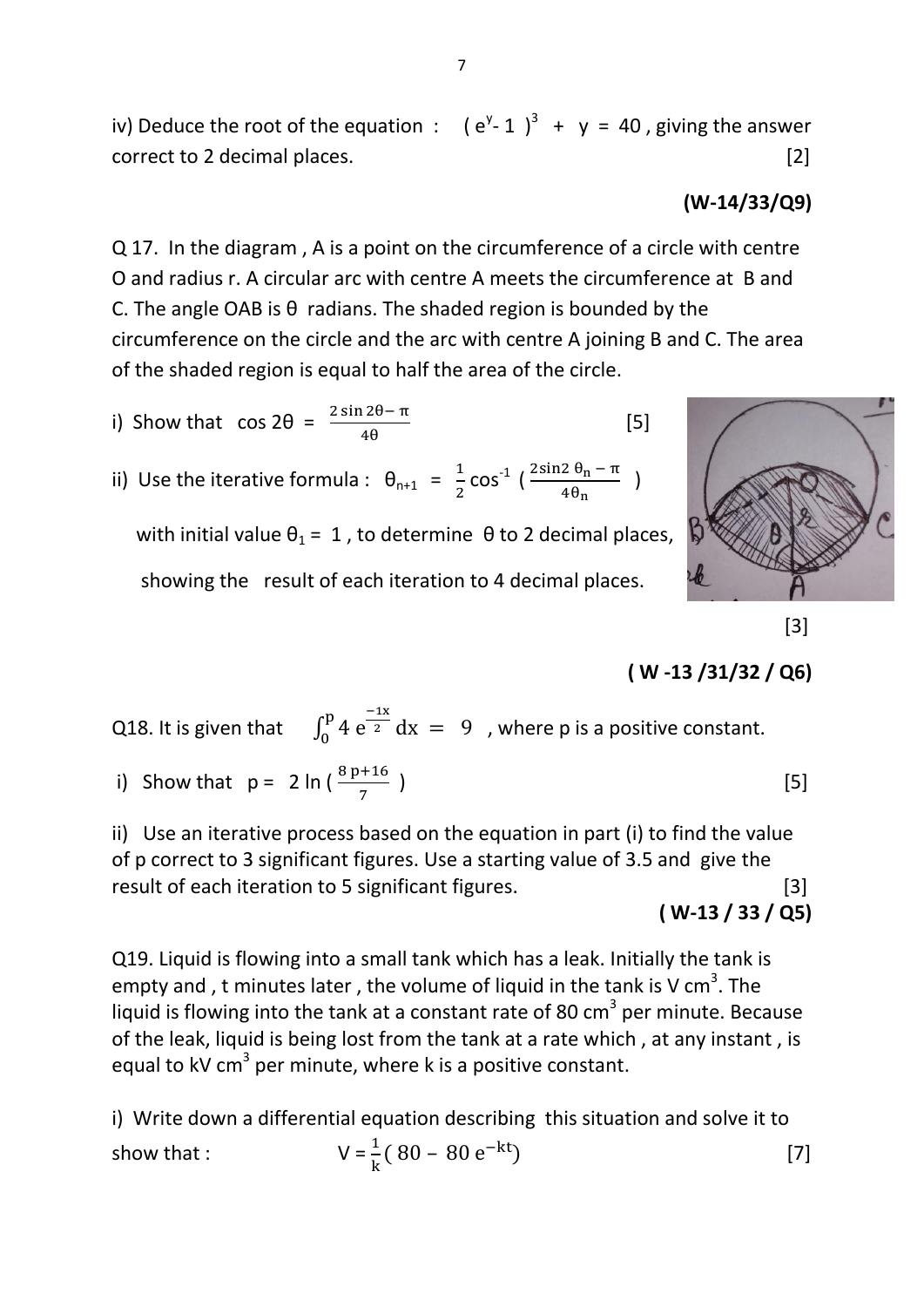ii) It is observed that  $V = 500$  when  $t = 15$ , so that k satisfies the equation

$$
k = \frac{4 - e^{-15k}}{25}
$$

 use the iterative formula based on this equation, to find the value of k correct to 2 significant figures. Use an initial value of  $k = 0.1$  and show the result of each iteration to 4 significant figures. [3]

iii) Determine how much liquid is in the tank 20 minutes after the liquid started flowing, and state what happens to the volume of liquid in the tank after long time. [2]

**( S -13 /31/Q10)**

Q20. The sequence of values given by the iterative formula:

$$
X_{n+1} = \frac{X_n (x_n^3 + 100)}{2 (x_n^3 + 25)}
$$

with initial value  $x_1 = 3.5$ , converges to  $\alpha$ .

i) Use this formula to calculate  $\alpha$  correct to 4 decimal places, showing the result of each iteration to 6 decimal places. [3]

ii) State an equation satisfied by  $\alpha$  and hence find an exact value of  $\alpha$ . [2]

**( S -13 / 32/Q2)**

Q21. The diagram shows the curves  $y = e^{2x-3}$  and  $y = 2 \ln x$ , when  $x = a$ the tangents to the curves are parallel.

i) Show that a satisfy the equation :  $a = \frac{1}{2} (3 - \ln a)$  [3]

ii) Verify by calculation that this equation has a root between 1 and 2.  $[2]$ 

iii) Use the iteration formula a  $_{n+1} = \frac{1}{2}$  $\frac{1}{2}$ (3 – ln a<sub>n</sub>) to calculate **a** correct to 2 decimal places, showing the result of each iteration to 4 decimal places. [2]

#### **( S-13 /33/Q6)**

Q22. i) It is given that 
$$
2\tan 2x + 5\tan^2 x = 0
$$
. Denoting  $\tan x$  by  $t$ , form an equation in  $t$  and hence show that either  $t = 0$  or  $t = \sqrt[3]{(t + 0.8)}$ . [4]

ii) It is given that there is exactly one real value of t satisfying the equation

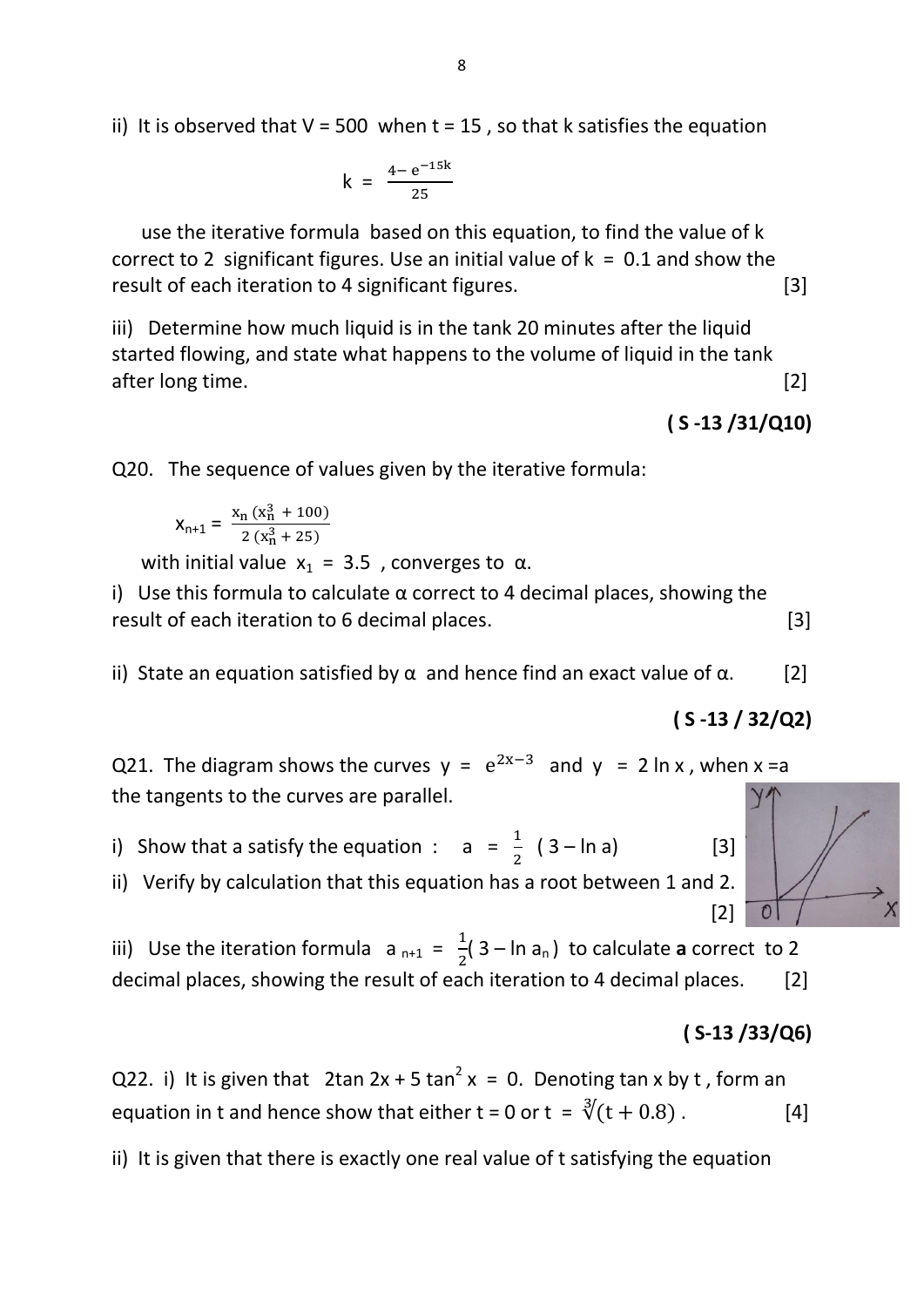$t = \sqrt[3]{(t + 0.8)}$ . Verify by calculation that this value lies between 1.2 and 1.3.  $[2]$ 

iii) Use the iterative formula  $t_{n+1} = \sqrt[3]{(t + 0.8)}$  to find the value of t correct to 3 decimal places. Give the result of each iteration to 5 decimal places. [3]

iv) Using the value of t found in previous parts of the equation , solve the equation :  $2\tan 2x + 5 \tan^2 x = 0$ for  $-\pi \leq x \leq \pi$  [3]

$$
(S-12 / 31 / Q10)
$$

C

a

A

Q23. In diagram , ABC is a triangle in which angle ABC is right angle and BC = a. A circular arc , with centre C and radius a , joins B and the point M on AC. The angle ACB is  $\theta$  radians. The area of the sector CMB is equal to  $\epsilon$ triangle ABC.

i) Show that  $\theta$  satisfies the equation : tan  $\theta = 3\theta$  [2]

ii) This equation has one root in the interval  $0 < \theta < \frac{\pi}{2}$ . Use formula :  $\theta_{n+1}$  = tan **-1**  $(3 \theta_n)$  to determine the root correct to 2 decimal places. Give the result of each iteration to 4 decimal places. [3]

$$
(S-12 / 32 / Q2)
$$

Q24. The diagram shows part of the curve  $y = cos(yx)$  for  $x > 0$ , where x is in radians. The shaded region between curve, the axes and the line  $x = p^2$ , where  $p > 0$ , is denotes by R. The area of R is equal to 1.

i) Use the substitution x =  $u^2$  to find  $\int_0^{p^2}$  $\int_{0}^{P} cos(\sqrt{x}) dx$  . Hence show that  $sin p = \frac{32}{2}$  $[6]$ 

ii) Use the iterative formula  $p_{n+1} = \sin^{-1}(\frac{3-2\cos p_n}{2p_n})$  with initial value  $p_1 = 1$ , to find the value of p correct to 2 decimal places. Give the result of each iteration to 4 decimal places. [3]

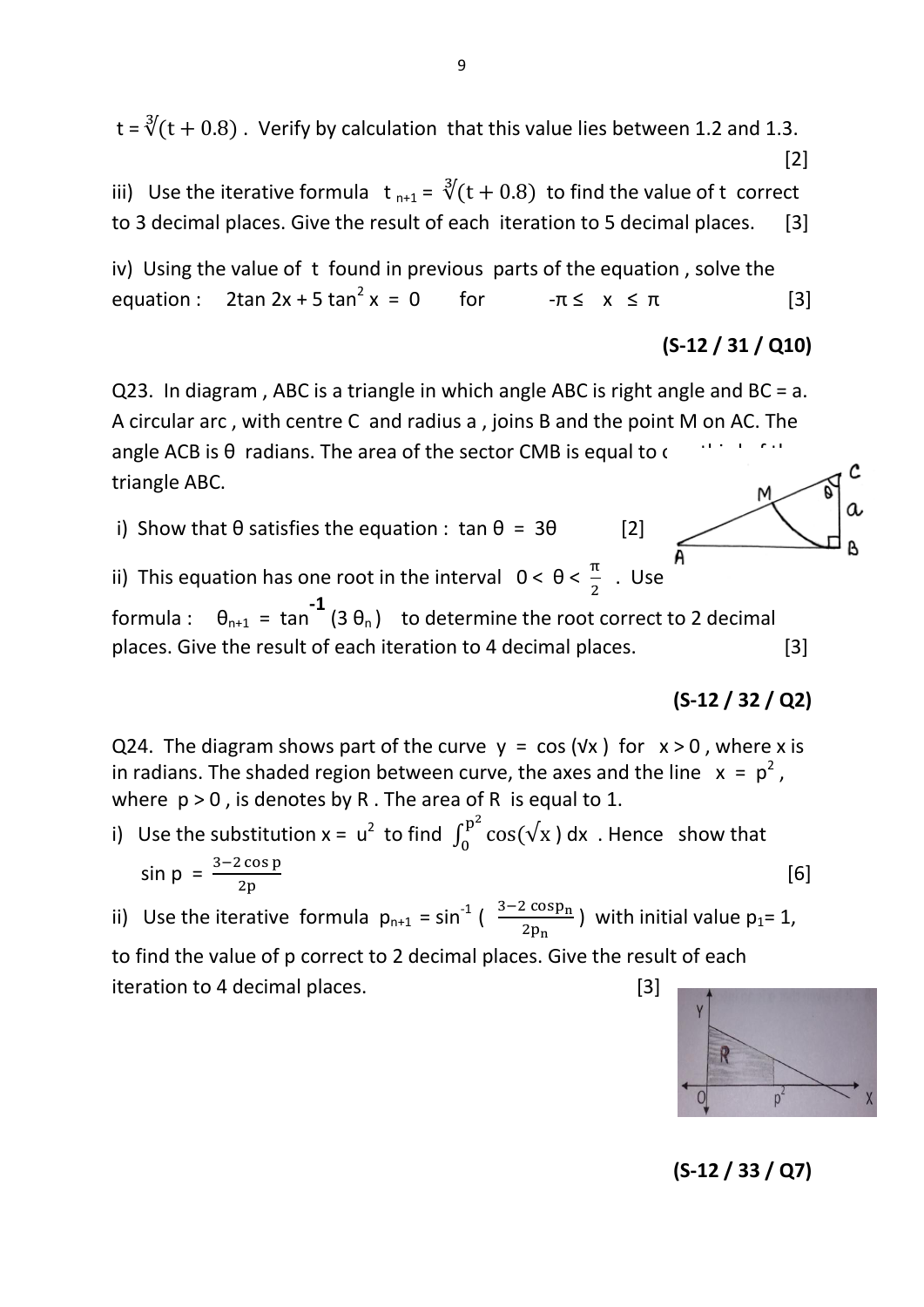Q25. The diagram shows the curve :

$$
Y = e^{\frac{-1x^2}{2}} \sqrt{(1+2x^2})
$$
 for  $x \ge 0$ , and its maximum point M.

i) Find the exact value of the  $x$  – coordinate of M.

 $\overline{O}$ 

ii) The sequence of values given by the iterative formula :

 $[4]$ 

$$
x_{n+1} = \sqrt{(\ln(4 + 8 x_n^2))},
$$

with initial value  $x_1 = 2$ , converges to a certain value  $\alpha$ . State an equation satisfied by  $\alpha$  and hence show that  $\alpha$  is the x – coordinate of a point on the curve where  $y = 0.5$  [3]

iii) Use the iterative formula to determine  $α$  correct to 2 decimal places. Give the result of each iteration to 4 decimal places. [3]

$$
(W-12 / 31 / 32 / Q8)
$$

Q26. The diagram shows the curve :

 $y = x<sup>4</sup> + 2x<sup>3</sup> + 2x<sup>2</sup> - 4x - 16$ , which crosses the x- axis at the points ( $\alpha$ , 0) and ( $\beta$ , 0) where  $\alpha < \beta$ . It is given that  $\alpha$  is an integer.

i) Find the value of  $\alpha$ . [2]

ii) Show that β satisfies the equation  $x = \frac{3}{3}$ 

iii) Use an iteration process based on the equation in part (ii) to find the value of β correct to 2 decimal places. Show the result of each iteration to 4 decimal places. [3]

$$
(W-12/33/Q6)
$$

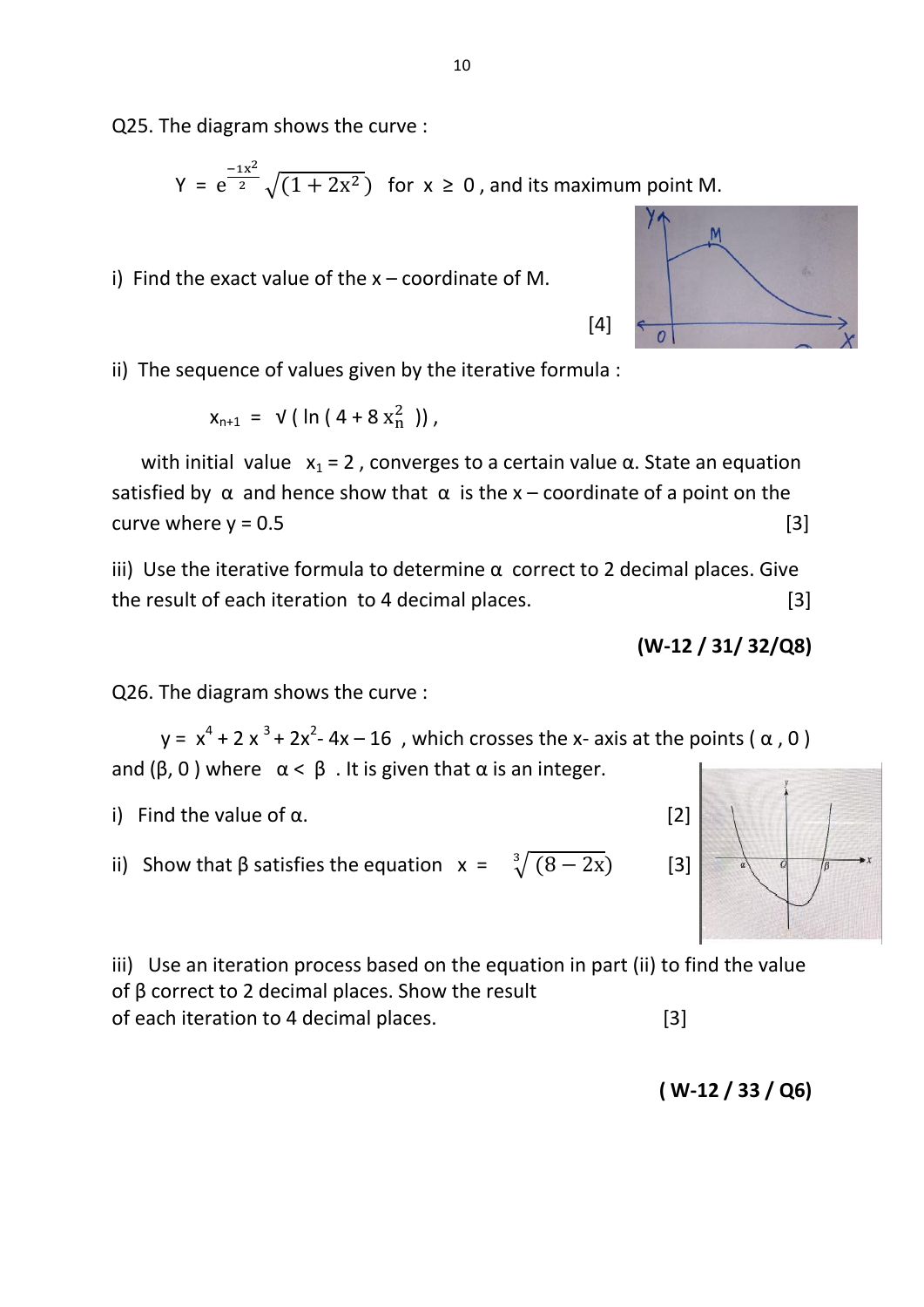| A - Level - Mathematics                                                                                          | $P_3$<br><b>ITERATION (ANSWERS)</b>                                                                                     |
|------------------------------------------------------------------------------------------------------------------|-------------------------------------------------------------------------------------------------------------------------|
| Q1. i) $\alpha$ lies between 2 and 3<br>ii) Prove<br>iii) $\alpha$ = 2.219 (Interation ----<br>2.21877)          | Q2. iii) $x = 1.78$ (1.77528)<br>1.77528                                                                                |
| Q3. iii) x 1.43<br>$\begin{bmatrix} 1.4304 \end{bmatrix}$                                                        | Q4. iv) $a = 1.317$                                                                                                     |
| Q5. iii) $p = 2.15$                                                                                              | Q6. iv) root = 1.471                                                                                                    |
| Q7. $a = 1.077$ and K = 0.55                                                                                     | Q8. $p = 1.89$                                                                                                          |
| Q9. i) $m = \frac{5}{2}$ at origin<br>ii) (b) $p = -1.924$ and<br>$P(-5.15, -7.97)$                              | Q10. iii) $x = 1.11$                                                                                                    |
| Q11. a = $1.2461$                                                                                                | Q12. iii) (a) $\alpha = 0.66$<br>(b) $\beta = 2.48$                                                                     |
| Q13. iii) $x=1.21$                                                                                               | Q14. iii) $\alpha$ = 1.14                                                                                               |
| Q15. ii) $a = 1.94$                                                                                              | Q16. i) second curve : $y = 40 - x^3$ for $x > 0$<br>iii) $x = 3.377$<br>iv) $1.48$                                     |
| $Q17. \quad \theta = 0.95$                                                                                       | Q18. ii) $p = 3.77$                                                                                                     |
| Q19. ii) $K = 0.14$<br>iii) 530 $\leq$ V $\leq$ 540 cm <sup>3</sup><br>After long time $V = 569$ cm <sup>3</sup> | Q20. i) $x = 3.6840$<br>ii) $x = \frac{x(x^3 + 100)}{2(x^3 + 25)}$<br>$\therefore$ exact value of $\alpha = 3\sqrt{50}$ |
| Q21. iii) $a = 1.35$                                                                                             | Q22. iii) $t = 1.276$<br>iv) $-2.24$ and 0.906<br>also $-\pi$ , 0, $\pi$                                                |
| Q23. ii) $\theta = 1.32$                                                                                         | Q24. ii) $p = 1.25$                                                                                                     |
| Q25. i) $x = \frac{1}{\sqrt{2}}$<br>ii) $\alpha = 1.86$                                                          | Q26. i) $\alpha = -2$<br>ii) $\beta = 1.67$                                                                             |